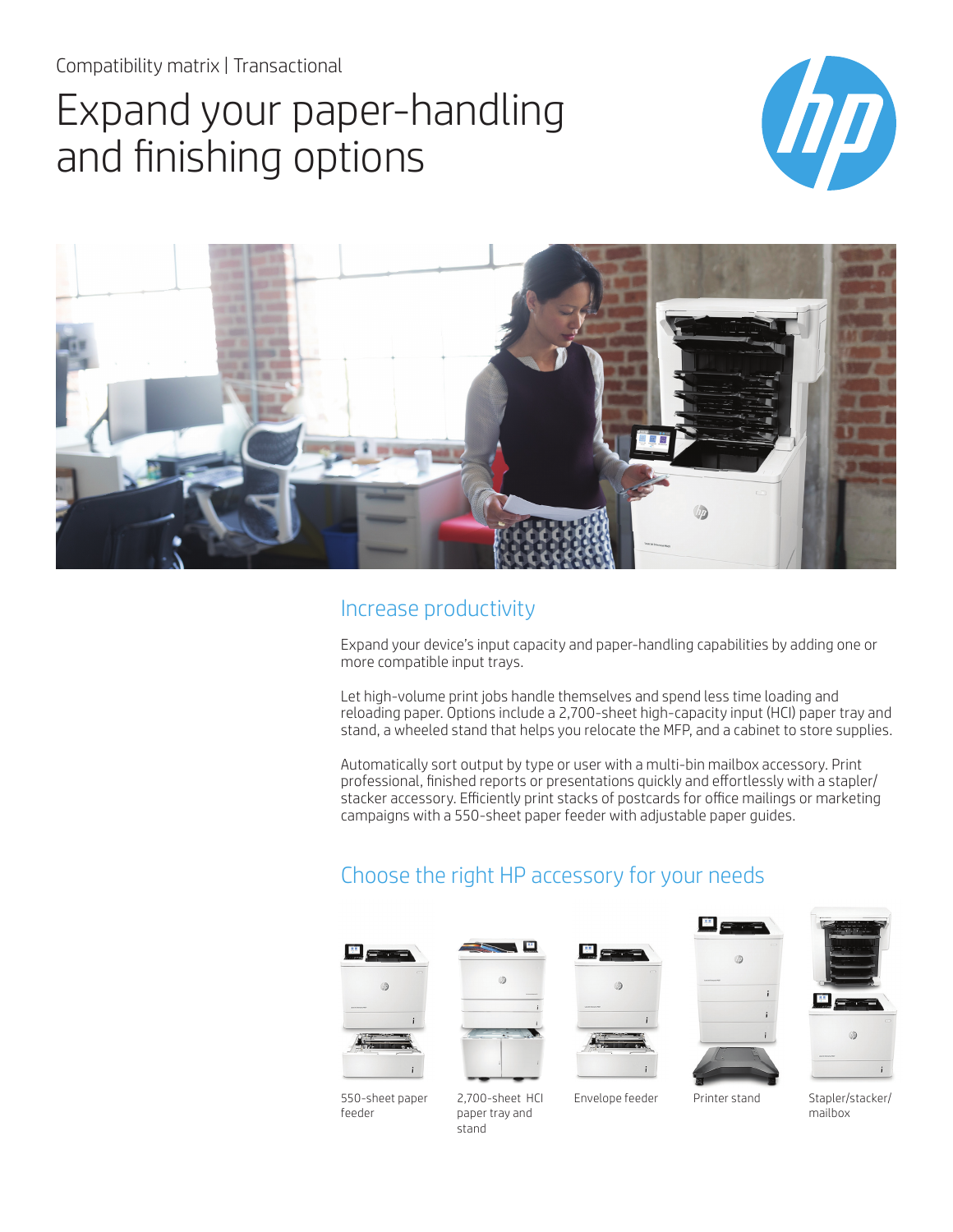### HP monochrome LaserJet printers

| Devices and accessories                     | Part number | Capacity           | Packaged dimension                                                   | Packaged weight     |
|---------------------------------------------|-------------|--------------------|----------------------------------------------------------------------|---------------------|
| M402                                        |             |                    |                                                                      |                     |
| 550-sheet feeder/tray                       | D9P29A      | 550 sheets         | 18.46 x 9.25 x 18.46 in<br>$(469 \times 235 \times 469$ mm)          | 10.36 lb (4.7 kg)   |
| M404                                        |             |                    |                                                                      |                     |
| 550-sheet paper tray                        | D9P29A      | 550 sheets         | 18.46 x 9.25 x 18.46 in<br>$(469 \times 235 \times 469$ mm)          | 10.36 lb (4.7 kg)   |
| M501                                        |             |                    |                                                                      |                     |
| 550-sheet paper tray                        | F2A72A      | 550 sheets         | 16.46 x 14.02 x 5.12 in<br>$(418 \times 356 \times 130 \text{ mm})$  | 8.86 lb (4.02 kg)   |
| M506                                        |             |                    |                                                                      |                     |
| 550-sheet paper tray                        | F2A72A      | 550 sheets         | 16.46 x 14.02 x 5.12 in<br>$(418 \times 356 \times 130 \text{ mm})$  | 8.86 lb (4.02 kg)   |
| Printer cabinet                             | F2A73A      | N/A                | 24.92 x 24.92 x 14.96 in<br>$(633 \times 633 \times 380$ mm)         | 32.71 lb (14.84 kg) |
| M507                                        |             |                    |                                                                      |                     |
| 550-sheet paper tray                        | F2A72A      | 550 sheets         | 16.46 x 14.02 x 5.12 in<br>$(418 \times 356 \times 130$ mm)          | 8.86 lb (4.02 kg)   |
| Printer cabinet                             | F2A73A      | N/A                | 24.92 x 24.92 x 14.96 in<br>$(633 \times 633 \times 380$ mm)         | 32.71 lb (14.84 kg) |
| M610/M611/M612                              |             |                    |                                                                      |                     |
| 550-sheet paper feeder                      | LOH17A      | 550 sheets         | 23.5 x 9.7 x 22.2 in<br>$(597 \times 247 \times 564$ mm)             | 13.2 lb (6 kg)      |
| 2,100-sheet paper feeder                    | LOH18A      | 2,100 sheets       | 23.4 x 19.6 x 18.7 in<br>$(595 \times 497 \times 475 \text{ mm})$    | 28.6 lb (13 kg)     |
| Envelope feeder                             | L0H21A      | Up to 75 envelopes | 23.5 x 9.7 x 22.2 in<br>$(597 \times 247 \times 564 \text{ mm})$     | 13.2 lb (6 kg)      |
| Stapler/stacker/mailbox<br>with job offset  | LOH20A      | Up to 800 sheets   | 30.5 x 23.4 x 24.0 in<br>$(775 \times 595 \times 610 \text{ mm})$    | 32 lb (14.5 kg)     |
| Printer stand                               | L0H19A      | N/A                | $33.5 \times 29.0 \times 7.7$ in<br>$(850 \times 750 \times 195$ mm) | 41.9 lb (19.1 kg)   |
| <b>Extension tray cover</b>                 | LOH22A      | N/A                | $17.4 \times 3.9 \times 4.0$ in<br>$(433 \times 100 \times 102$ mm)  | $0.7$ lb $(0.3$ kg) |
| M712                                        |             |                    |                                                                      |                     |
| 500-sheet feeder/tray                       | CF239A      | 500 sheets         | 28.3 x 27.6 x 11.0 in<br>$(718 \times 702 \times 280$ mm)            | 30.8 lb (14 kg)     |
| Duplex printing assembly                    | CF240A      | N/A                | 22.7 x 19.9 x 11.7 in<br>$(576 \times 505 \times 296 \text{ mm})$    | 13.4 lb (6.1 kg)    |
| 3 x 500-sheet feeder and<br>stand           | CF242A      | 1,500 sheets       | 35.4 x 33.2 x 22.7 in<br>$(899 \times 844 \times 576$ mm)            | 82.7 lb (37.6 kg)   |
| 1 x 500-sheet feeder,<br>cabinet, and stand | CF243A      | 500 sheets         | 35.4 x 33.2 x 22.7 in<br>$(899 \times 844 \times 576$ mm)            | 67.1 lb (30.5 kg)   |
| 3,500-sheet HCI and stand                   | CF245A      | 3,500 sheets       | 35.4 x 33.2 x 22.7 in<br>$(899 \times 844 \times 576 \text{ mm})$    | 102 lb (46.4 kg)    |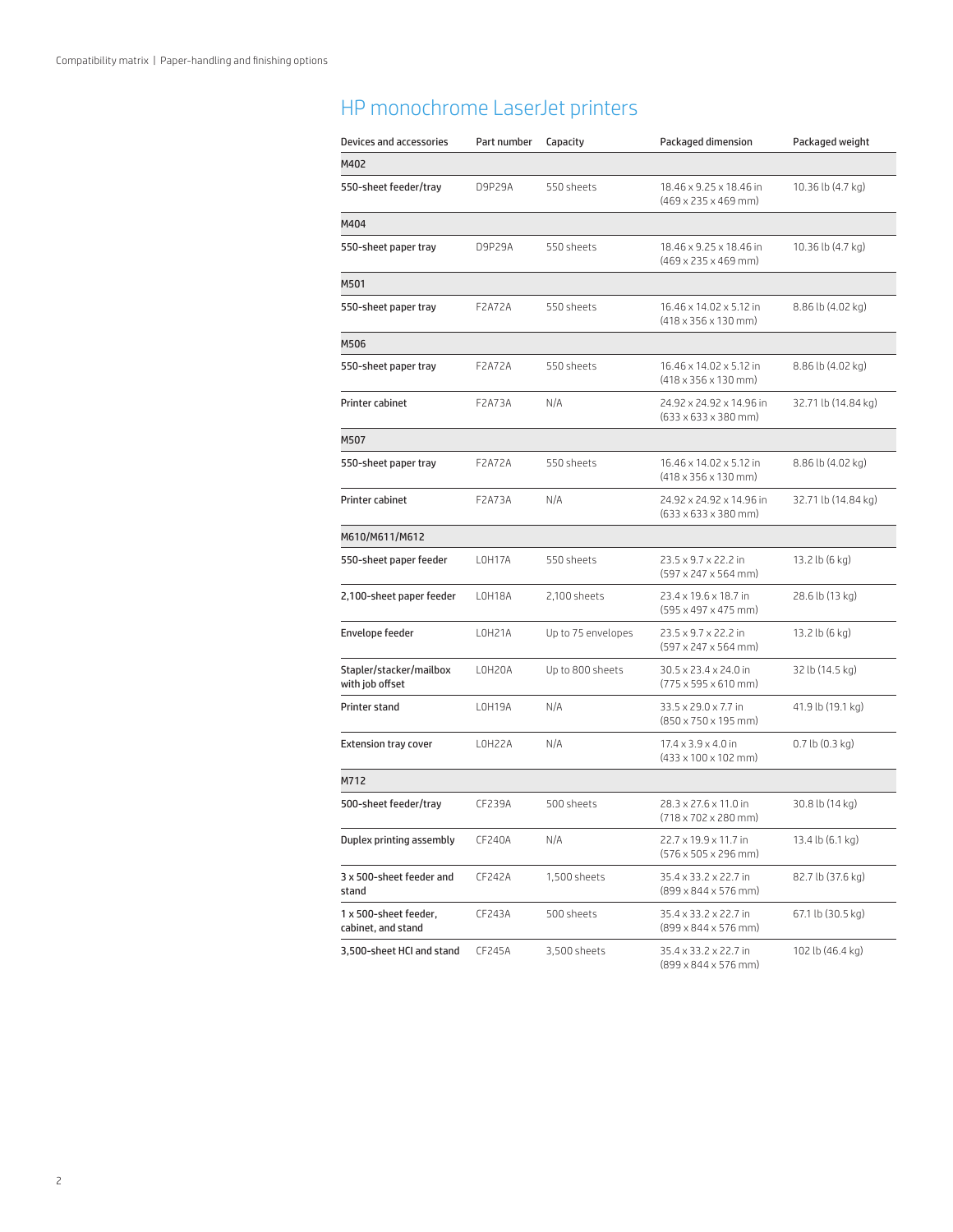# HP monochrome LaserJet printers (continued)

| Devices and accessories                | Part number   | Capacity                 | Packaged dimension                                                          | Packaged weight   |
|----------------------------------------|---------------|--------------------------|-----------------------------------------------------------------------------|-------------------|
| M806                                   |               |                          |                                                                             |                   |
| 500-sheet output catch tray            | T0F27A        | 500 sheets               | $19.5 \times 16.5 \times 22$ in<br>$(495 \times 419 \times 559 \text{ mm})$ | 3.9 lb (1.769 kg) |
| 1,500-sheet input tray                 | <b>T0F54A</b> | 1,500 sheets             | 25 x 28 x 15.7 in<br>$(634 \times 715 \times 399$ mm)                       | 69 lb (31.4 kg)   |
| 3,500-sheet HCI feeder and<br>stand    | C3F79A        | 3,500 sheets             | 22.70 x 32.99 x 26.41 in<br>$(856 \times 838 \times 671$ mm)                | 112.2 lb (51 kg)  |
| <b>Booklet maker/finisher</b>          | C7285A        | N/A                      | 43.11 x 33.38 x 50.43 in<br>$(1095 \times 848 \times 1281 \text{ mm})$      | 253 lb (115 kg)   |
| Stapler/stacker                        | CZ994A        | 50 pages per<br>document | 43.11 x 33.38 x 50.43 in<br>$(1095 \times 848 \times 1281 \text{ mm})$      | 253 lb (115 kg)   |
| Stapler/stacker with 2/3<br>hole punch | C7995A        | 50 pages per<br>document | 43.11 x 33.38 x 50.43 in<br>$(1095 \times 848 \times 1281 \text{ mm})$      | 253 lb (115 kg)   |

#### HP monochrome LaserJet MFPs

| Devices and accessories                                 | Part number   | Capacity           | Packaged dimension                                                  | Packaged weight     |
|---------------------------------------------------------|---------------|--------------------|---------------------------------------------------------------------|---------------------|
| M426                                                    |               |                    |                                                                     |                     |
| 550-sheet feeder/tray                                   | D9P29A        | 550 sheets         | 18.46 x 9.25 x 18.46 in<br>$(469 \times 235 \times 469 \text{ mm})$ | 10.36 lb (4.7 kg)   |
| M428                                                    |               |                    |                                                                     |                     |
| 550-sheet paper tray                                    | D9P29A        | 550 sheets         | 18.46 x 9.25 x 18.46 in<br>$(469 \times 235 \times 469$ mm)         | 10.36 lb (4.7 kg)   |
| M521                                                    |               |                    |                                                                     |                     |
| 500-sheet feeder/tray                                   | <b>CE530A</b> | 500 sheets         | 21.4 x 19.7 x 10.6 in<br>$(544 \times 500 \times 268$ mm)           | 15.6 lb (7.08 kg)   |
| M527                                                    |               |                    |                                                                     |                     |
| 550-sheet paper tray                                    | <b>F2A72A</b> | 550 sheets         | 16.46 x 14.02 x 5.12 in<br>$(418 \times 356 \times 130$ mm)         | 8.86 lb (4.02 kg)   |
| Printer cabinet                                         | F2A73A        | N/A                | 24.92 x 24.92 x 14.96 in<br>$(633 \times 633 \times 380$ mm)        | 32.71 lb (14.84 kg) |
| M528                                                    |               |                    |                                                                     |                     |
| 550-sheet paper tray                                    | <b>F2A72A</b> | 550 sheets         | 16.46 x 14.02 x 5.12 in<br>$(418 \times 356 \times 130$ mm)         | 8.86 lb (4.02 kg)   |
| Printer cabinet                                         | F2A73A        | N/A                | 24.92 x 24.92 x 14.96 in<br>$(633 \times 633 \times 380$ mm)        | 32.71 lb (14.84 kg) |
| M634/M635/M636                                          |               |                    |                                                                     |                     |
| 550-sheet paper feeder                                  | J8J89A        | 550 sheets         | 23.7 x 12.2 x 24.4 in<br>$(601 \times 309 \times 620$ mm)           | 15 lb (6.8 kg)      |
| 1 x 550-sheet paper feeder<br>with stand and cabinet    | J8J91A        | 550 sheets         | 31.3 x 29.3 x 24.2 in<br>$(794 \times 745 \times 615$ mm)           | 41 lb (18.6 kg)     |
| 3 x 550-sheet paper feeder<br>and stand                 | J8J93A        | 1,650 sheets       | 31.3 x 29.3 x 24.2 in<br>$(794 \times 745 \times 615$ mm)           | 50 lb (22.7 kg)     |
| 1 x 550- and 2,000-sheet<br><b>HCI feeder and stand</b> | J8J92A        | 2,550 sheets       | 31.3 x 29.3 x 24.2 in<br>$(794 \times 745 \times 615$ mm)           | 55.6 lb (25.2 kg)   |
| Envelope feeder                                         | J8J90A        | Up to 75 envelopes | 23.7 x 12.2 x 24.4 in<br>$(601 \times 309 \times 620$ mm)           | 15 lb (6.8 kg)      |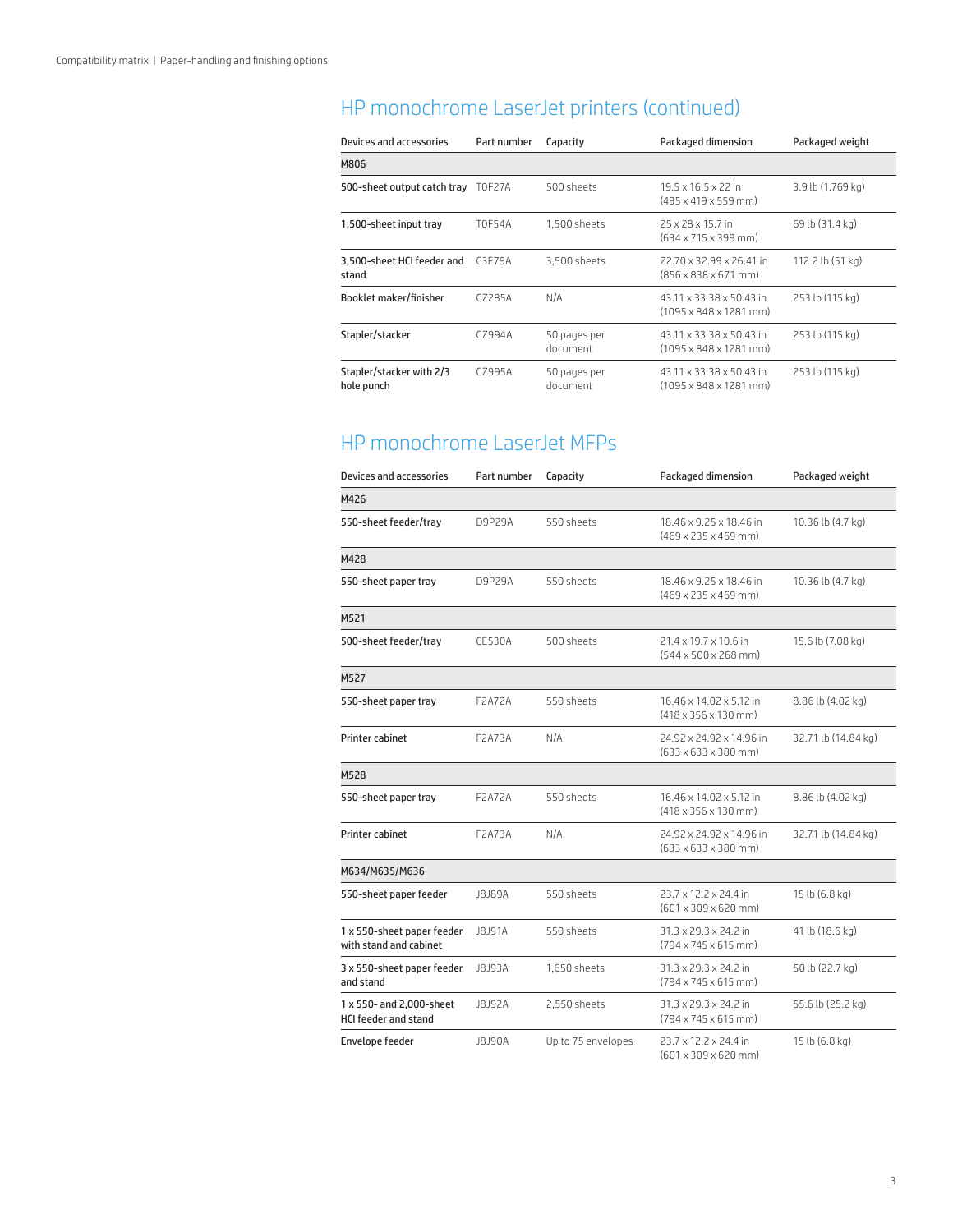## HP monochrome LaserJet MFPs (continued)

| Devices and accessories                        | Part number   | Capacity                 | Packaged dimension                                                     | Packaged weight   |
|------------------------------------------------|---------------|--------------------------|------------------------------------------------------------------------|-------------------|
| M725                                           |               |                          |                                                                        |                   |
| 500-sheet feeder and tray                      | CF239A        | 500 sheets               | 28.3 x 27.6 x 11.0 in<br>$(718 \times 702 \times 280$ mm)              | 30.8 lb (14 kg)   |
| 3 x 500-sheet feeder and<br>stand              | <b>CF242A</b> | 1,500 sheets             | 35.4 x 33.2 x 22.7 in<br>$(899 \times 844 \times 576$ mm)              | 82.7 lb (37.6 kg) |
| 1 x 500-sheet feeder with<br>cabinet and stand | CF243A        | 500 sheets               | $35.4 \times 33.2 \times 22.7$ in<br>$(899 \times 844 \times 576$ mm)  | 67.1 lb (30.5 kg) |
| 3.500-sheet HCI feeder and<br>stand            | CF245A        | 3,500 sheets             | 35.4 x 33.2 x 22.7 in<br>$(899 \times 844 \times 576$ mm)              | 67.1 lb (30.5 kg) |
| M830                                           |               |                          |                                                                        |                   |
| 500-sheet output catch tray                    | T0F27A        | 500 sheets               | 19.5 x 16.5 x 22 in<br>$(495 \times 419 \times 559$ mm)                | 3.9 lb (1.769 kg) |
| 1,500-sheet input tray                         | <b>T0F54A</b> | 1,500 sheets             | 25 x 28 x 15.7 in<br>(634 x 715 x 399 mm)                              | 69 lb (31.4 kg)   |
| 3,500-sheet HCI feeder and<br>stand            | C3F79A        | 3,500 sheets             | 22.70 x 32.99 x 26.41 in<br>$(856 \times 838 \times 671 \text{ mm})$   | 112.2 lb (51 kg)  |
| Booklet maker/finisher                         | C7285A        | N/A                      | 43.11 x 33.38 x 50.43 in<br>$(1095 \times 848 \times 1281$ mm)         | 253 lb (115 kg)   |
| Stapler/stacker                                | C7994A        | 50 pages per<br>document | 43.11 x 33.38 x 50.43 in<br>$(1095 \times 848 \times 1281 \text{ mm})$ | 253 lb (115 kg)   |
| Stapler/stacker with 2/3<br>hole punch         | CZ995A        | 50 pages per<br>document | 43.11 x 33.38 x 50.43 in<br>$(1095 \times 848 \times 1281$ mm)         | 253 lb (115 kg)   |

### HP Color LaserJet printers

| Devices and accessories                                 | Part number   | Capacity     | Packaged dimension                                           | Packaged weight   |
|---------------------------------------------------------|---------------|--------------|--------------------------------------------------------------|-------------------|
| M452                                                    |               |              |                                                              |                   |
| 550-sheet paper tray                                    | CF404A        | 550 sheets   | 16.02 x 17.60 x 6.10 in<br>$(407 \times 447 \times 155$ mm)  | 10.58 lb (4.8 kg) |
| M454                                                    |               |              |                                                              |                   |
| 550-sheet paper tray                                    | CF404A        | 550 sheets   | 16.02 x 17.60 x 6.10 in<br>$(407 \times 447 \times 155$ mm)  | 10.58 lb (4.8 kg) |
| M553                                                    |               |              |                                                              |                   |
| 550-sheet media tray                                    | B5I 34A       | 550 sheets   | 23.0 x 9.7 x 22.6 in<br>$(585 \times 247 \times 575$ mm)     | 16 lb (5.8 kg)    |
| Printer cabinet                                         | <b>B5L51A</b> | N/A          | 25.6 x 23.3 x 15.2 in<br>$(650 \times 590 \times 385$ mm)    | 47.0 lb (21.3 kg) |
| M652/M653                                               |               |              |                                                              |                   |
| 550-sheet paper feeder                                  | P1B09A        | 550 sheets   | 23.4 x 9.8 x 25.5 in<br>$(595 \times 250 \times 647$ mm)     | 17.5 lb (7.9 kg)  |
| 550-sheet paper tray with<br>stand                      | P1B10A        | 550 sheets   | 31.3 x 29.3 x 24.2 in<br>$(794 \times 745 \times 615$ mm)    | 55.5 lb (25.2 kg) |
| 3 x 550-sheet paper feeder<br>and stand                 | P1B11A        | 1,650 sheets | 23.4 x 9.8 x 25.5 in<br>$(595 \times 250 \times 647$ mm)     | 65.5 lb (29.7 kg) |
| 1 x 550- and 2,000-sheet<br><b>HCI feeder and stand</b> | P1B12A        | 2,550 sheets | 31.3 x 29.3 x 24.2 in<br>$(794 \times 745 \times 615$ mm)    | 67.0 lb (30.4 kg) |
| M750                                                    |               |              |                                                              |                   |
| 500-sheet paper tray                                    | CE860A        | 500 sheets   | 27.67 x 27.91 x 11.02 in<br>$(703 \times 719 \times 281$ mm) | 30 lb (13.6 kg)   |
| 3 x 500-sheet paper feeder<br>and stand                 | <b>CE725A</b> | 1.500 sheets | 36.03 x 38.07 x 22.44 in<br>$(916 \times 967 \times 570$ mm) | 79.2 lb (36 kg)   |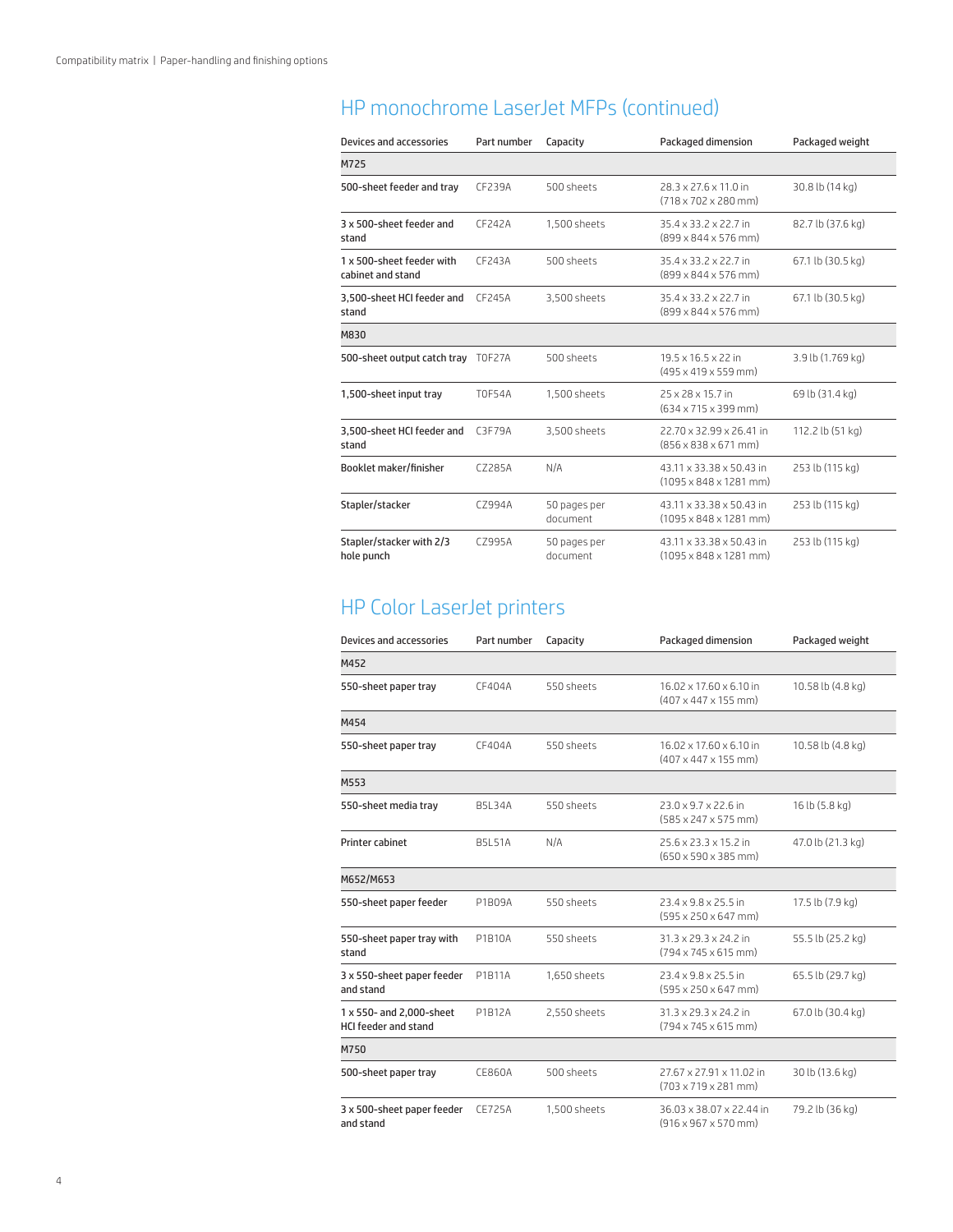# HP Color LaserJet printers (continued)

| Devices and accessories                              | Part number | Capacity     | Packaged dimension                                                  | Packaged weight      |
|------------------------------------------------------|-------------|--------------|---------------------------------------------------------------------|----------------------|
| M751/M856                                            |             |              |                                                                     |                      |
| 550-sheet paper tray                                 | T3V27A      | 550 sheets   | 29.7 x 26.0 x 10.1 in<br>$(753 \times 660 \times 256$ mm)           | 24.9 lb (11.3 kg)    |
| 2 x 550-sheet paper tray<br>and stand                | T3V29A      | 1.100 sheets | 30.8 x 28.1 x 20.7 in<br>$(783 \times 713 \times 527$ mm)           | 68.4 lb (31.0 kg)    |
| 2,700-sheet HCI paper tray<br>and stand              | T3V30A      | 2,700 sheets | 30.8 x 28.1 x 20.7 in<br>$(783 \times 713 \times 527 \text{ mm})$   | 80.7 lb (36.6 kg)    |
| Printer stand                                        | T3V28A      | N/A          | 26.8 x 30.9 16.7 in<br>$(680 \times 785 \times 425$ mm)             | 69.3 lb (31.5 kg)    |
| M855                                                 |             |              |                                                                     |                      |
| 3-bin stapler/stacker with<br>output                 | A2W80A      | 3,000 sheets | 33.4 x 38.4 x 62.5 in<br>$(848 \times 974 \times 1588 \text{ mm})$  | 230.1 lb (104.63 kg) |
| <b>Booklet finisher</b>                              | A2W83A      | 3,000 sheets | 33.4 x 38.4 x 62.5 in<br>$(848 \times 974 \times 1588 \text{ mm})$  | 278.5 lb (126.63 kg) |
| Booklet maker/finisher with A2W84A<br>2/3 hole punch |             | 3.000 sheets | 33.4 x 43.1 x 62.5 in<br>$(848 \times 1095 \times 1588 \text{ mm})$ | 248.9 lb (113.2 kg)  |
| 3 x 500-sheet paper feeder<br>and stand              | C1N63A      | 1.500 sheets | 33.7 x 31.1 x 53.2 in<br>$(856 \times 838 \times 676$ mm)           | 98.3 lb (44.72 kg)   |

#### HP Color LaserJet MFPs

| Devices and accessories                                 | Part number    | Capacity     | Packaged dimension                                          | Packaged weight   |
|---------------------------------------------------------|----------------|--------------|-------------------------------------------------------------|-------------------|
| M477                                                    |                |              |                                                             |                   |
| 550-sheet paper tray                                    | CF404A         | 550 sheets   | 16.02 x 17.60 x 6.10 in<br>$(407 \times 447 \times 155$ mm) | 10.58 lb (4.8 kg) |
| M479                                                    |                |              |                                                             |                   |
| 550-sheet paper tray                                    | CF404A         | 550 sheets   | 16.02 x 17.60 x 6.10 in<br>$(407 \times 447 \times 155$ mm) | 10.58 lb (4.8 kg) |
| M570                                                    |                |              |                                                             |                   |
| 500-sheet paper and heavy<br>media tray                 | <b>CF084A</b>  | 500 sheets   | 24.8 x 23.6 x 21.8 in<br>$(630 \times 600 \times 330$ mm)   | 21.3 lb (9.7 kg)  |
| Printer cabinet                                         | <b>CF085A</b>  | N/A          | 24.8 x 23.6 x 21.8 in<br>$(630 \times 600 \times 553$ mm)   | 53.8 lb (24.4 kg) |
| M577                                                    |                |              |                                                             |                   |
| 550-sheet media tray                                    | <b>B5I 34A</b> | 550 sheets   | 23.0 X 9.7 x 22.6 in<br>$(585 \times 247 \times 575$ mm)    | 16 lb (5.8 kg)    |
| Printer cabinet                                         | <b>B5L51A</b>  | N/A          | 25.6 x 23.3 x 15.2 in<br>$(650 \times 590 \times 385$ mm)   | 47.0 lb (21.3 kg) |
| M681/M682                                               |                |              |                                                             |                   |
| 550-sheet paper feeder                                  | P1B09A         | 550 sheets   | 23.4 x 9.8 x 25.5 in<br>$(595 \times 250 \times 647$ mm)    | 17.5 lb (7.9 kg)  |
| 550-sheet paper tray with<br>stand                      | P1B10A         | 550 sheets   | 31.3 x 29.3 x 24.2 in<br>$(794 \times 745 \times 615$ mm)   | 55.5 lb (25.2 kg) |
| 3 x 550-sheet paper feeder<br>and stand                 | P1B11A         | 1,650 sheets | 23.4 x 9.8 x 25.5 in<br>$(595 \times 250 \times 647$ mm)    | 65.5 lb (29.7 kg) |
| 1 x 550- and 2,000-sheet<br><b>HCI feeder and stand</b> | P1B12A         | 2,550 sheets | 31.3 x 29.3 x 24.2 in<br>$(794 \times 745 \times 615$ mm)   | 67.0 lb (30.4 kg) |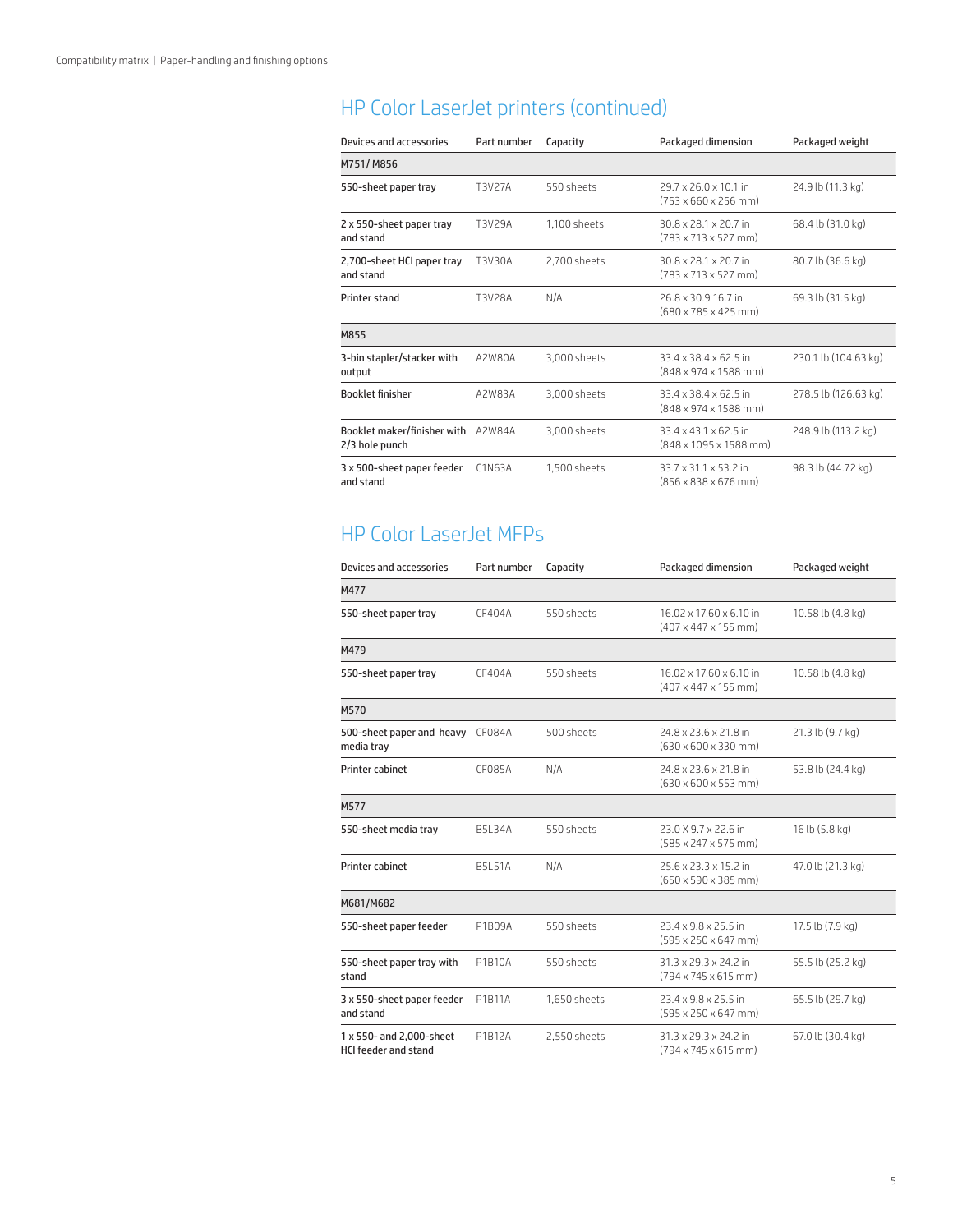#### HP Color LaserJet MFPs (continued)

| Devices and accessories                       | Part number   | Capacity     | Packaged dimension                                                   | Packaged weight      |
|-----------------------------------------------|---------------|--------------|----------------------------------------------------------------------|----------------------|
| M775                                          |               |              |                                                                      |                      |
| 1 x 500-sheet feeder stand                    | <b>CF792A</b> | 500 sheets   | 29.3 x 26.3 x 17.3 in<br>$(744 \times 668 \times 432 \text{ mm})$    | 43 lb (19.5 kg)      |
| 1 x 3,500-sheet feeder<br>stand               | CF305A        | 3,500 sheets | 35.4 x 33.2 x 22.7 in<br>$(899 \times 844 \times 576$ mm)            | 102 lb (46.4 kg)     |
| 500-sheet paper tray                          | <b>CE860A</b> | 500 sheets   | 27.67 x 27.91 x 11.02 in<br>$(703 \times 719 \times 281 \text{ mm})$ | 30 lb (13.6 kg)      |
| 3 x 500-sheet paper feeder<br>and stand       | <b>CE725A</b> | 1,500 sheets | 38.22 x 36.22 x 22.75 in<br>$(970 \times 920 \times 578 \text{ mm})$ | 79.2 lb (36 kg)      |
| M776                                          |               |              |                                                                      |                      |
| 550-sheet paper tray                          | T3V27A        | 550 sheets   | 29.7 x 26.0 x 10.1 in<br>$(753 \times 660 \times 256$ mm)            | 24.9 lb (11.3 kg)    |
| 2 x 550-sheet paper tray<br>and stand         | T3V29A        | 1,100 sheets | 30.8 x 28.1 x 20.7 in<br>$(783 \times 713 \times 527$ mm)            | 68.4 lb (31.0 kg)    |
| 2,700-sheet HCI paper tray<br>and stand       | T3V30A        | 2,700 sheets | 30.8 x 28.1 x 20.7 in<br>$(783 \times 713 \times 527$ mm)            | 80.7 lb (36.6 kg)    |
| Printer stand                                 | T3V28A        | N/A          | 26.8 x 30.9 16.7 in<br>$(680 \times 785 \times 425$ mm)              | 69.3 lb (31.5 kg)    |
| M880                                          |               |              |                                                                      |                      |
| 3-bin stapler/stacker with<br>output          | A2W80A        | 3,000 sheets | 33.4 x 38.4 x 62.5 in<br>$(848 \times 974 \times 1588 \text{ mm})$   | 230.1 lb (104.63 kg) |
| <b>Booklet finisher</b>                       | A2W83A        | 3,000 sheets | 33.4 x 38.4 x 62.5 in<br>$(848 \times 974 \times 1588 \text{ mm})$   | 278.5 lb (126.63 kg) |
| Booklet maker/finisher with<br>2/3 hole punch | A2W84A        | 3,000 sheets | 33.4 x 43.1 x 62.5 in<br>(848 x 1095 x 1588 mm)                      | 248.9 lb (113.2 kg)  |
| 3 x 500-sheet paper feeder<br>and stand       | C1N63A        | 1.500 sheets | 27.8 x 27.6 x 15.3 in<br>$(706 \times 701 \times 388 \text{ mm})$    | 78.7 lb (35.7 kg)    |

#### HP PageWide Color

| Devices and accessories                 | Part number   | Capacity     | Packaged dimension                                                   | Packaged weight      |
|-----------------------------------------|---------------|--------------|----------------------------------------------------------------------|----------------------|
| PW Pro 452/377 MFP/477 MFP              |               |              |                                                                      |                      |
| 500-sheet paper tray                    | D3Q23A        | 500 sheets   | $20.3 \times 15.5 \times 5.5$ in<br>$(516 \times 394 \times 140$ mm) | 12.5 lb (5.67 kg)    |
| PW Pro 552/557                          |               |              |                                                                      |                      |
| 500-sheet paper tray                    | D3Q23A        | 500 sheets   | $20.3 \times 15.5 \times 5.5$ in<br>$(516 \times 394 \times 140$ mm) | 12.5 lb (5.67 kg)    |
| 2 x 500-sheet paper tray<br>and stand   | P0V04A        | 1,000 sheets | 26.3 x 28.2 x 25.2 in<br>$(668 \times 716 \times 640$ mm)            | 77 lb (34.9 kg)      |
| PW 755/774 MFP/779 MFP                  |               |              |                                                                      |                      |
| 550-sheet paper tray                    | A7W99A        | 550 sheets   | 28.27 x 9.25 x 25.24 in<br>$(718 \times 235 \times 641 \text{ mm})$  | 25.09 lb (11.38 kg)  |
| 550-sheet paper tray with<br>stand      | <b>W1B50A</b> | 550 sheets   | 31.1 x 29.92 x 23.15 in<br>$(790 \times 760 \times 588 \text{ mm})$  | 84.25 lb (38.21 kg)  |
| 3 x 550-sheet paper tray<br>and stand   | <b>W1B51A</b> | 1,650 sheets | 31.1 x 29.92 x 23.15 in<br>$(790 \times 760 \times 588$ mm)          | 93.23 lb (42.29 kg)  |
| 4,000-sheet HCI paper tray<br>and stand | <b>W1B52A</b> | 4,000 sheets | 31.1 x 29.92 x 23.15 in<br>$(790 \times 760 \times 588 \text{ mm})$  | 112.26 lb (50.92 kg) |
| <b>PW Ent 556</b>                       |               |              |                                                                      |                      |
| 500-sheet paper tray                    | G1W43A        | 500 sheets   | 22.64 x 8.62 x 17.99 in<br>$(575 \times 219 \times 457$ mm)          | 15.06 lb (6.83 kg)   |
| Printer cabinet and stand               | G1W44A        | N/A          | 28.62 x 25 x 27 in<br>$(727 \times 635 \times 686$ mm)               | 67 lb (30.4 kg)      |
| 3 x 500-sheet paper tray<br>and stand   | G1W45A        | 1,500 sheets | 29.33 x 26.61 x 28.23 in<br>$(745 \times 676 \times 717 \text{ mm})$ | 94 lb (42.4 kg)      |